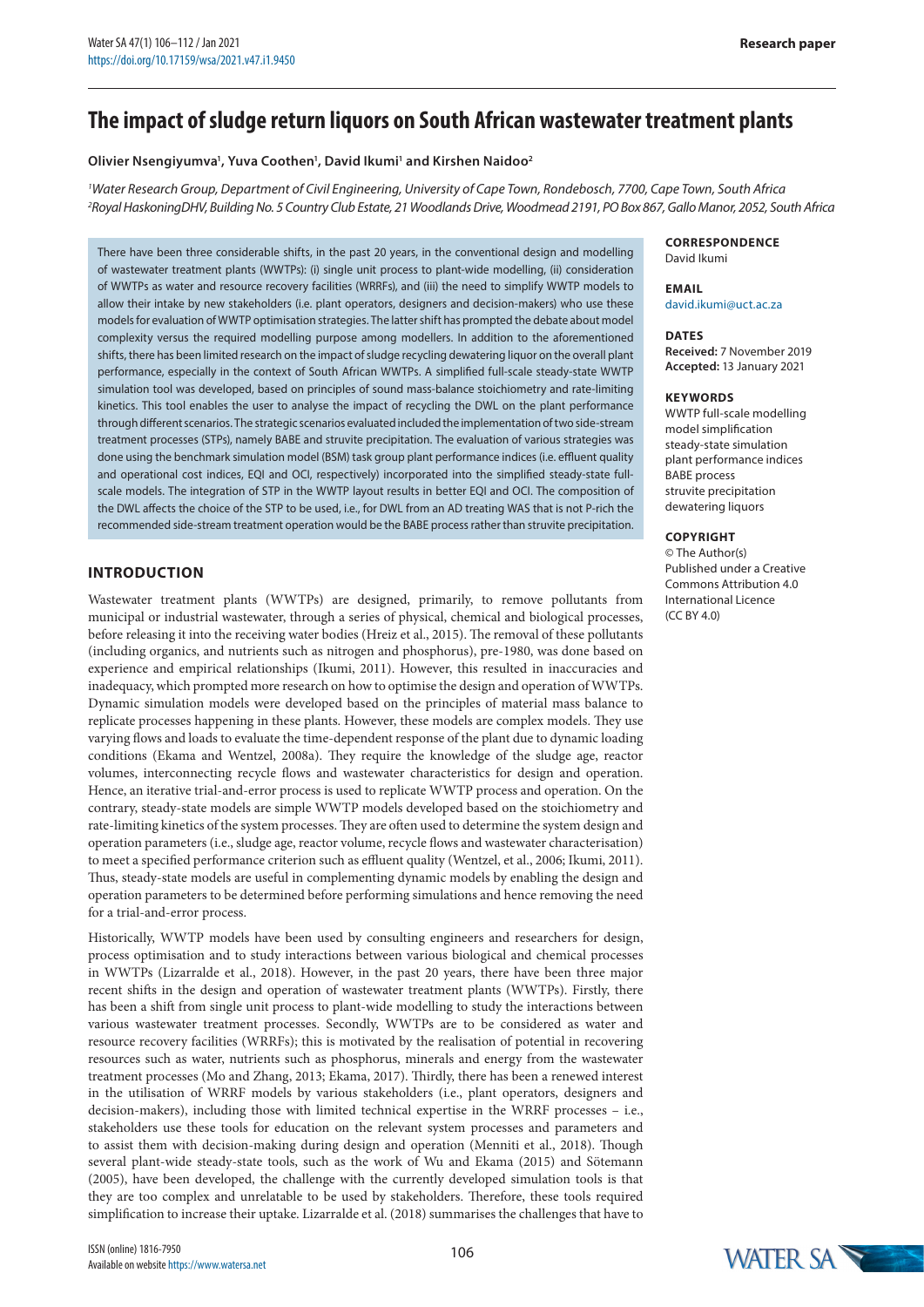be overcome in simplifying these tools: (i) the limited knowledge of the new stakeholders; (ii) the usefulness and trustworthiness of the information generated by these tools (i.e., the applicability of these tools); and (iii) simplifying the complex models without compromising their outputs. Menniti et al. (2018) recommend that, to overcome such challenges, the modeller should work closely with the involved stakeholders and that the accuracy of the model outcome should be made clear in the developmental stages of the model. Furthermore, stakeholders should be trained on how to use the models, where necessary. Simplified tools will enable decision-makers and plant designers to make better-informed decisions with regards to WRRF design and optimization. These are all relevant to the future of WRRF systems in developing countries, to allow for the shift from compliance-driven decision making to optimised design and operation of systems that are resource-recovery-driven.

In addition to the aforementioned developments in WRRF modelling, there has been limited research on the impact of sludge dewatering liquors (DWL) on overall plant performance, especially in the context of South Africa. Biological nutrient removal (BNR) activated sludge (AS) reactors produce secondary sludge, viz. waste activated sludge (WAS), that undergoes further stabilisation processes, in anaerobic or anoxic-aerobic digesters, before it can be disposed of. The digestion of WAS in the anaerobic digester usually produces a dewatering liquor that has a high concentration of nitrogen (N) and phosphorus (P). Recycling such a highly concentrated N and P liquor to the mainstream process overloads the plant with nutrients, with no added biodegradable organics to remove them (organics have a role to play in nutrient removal, through the provision of substrate for biomass growth and provision of electron donors in the process of denitrification). The result is often poor effluent quality and high operational costs (Vogts et al., 2015 and Ekama, 2017). Despite this, many WWTPs in South Africa generally recycle DWL to the mainstream treatment processes without further side-stream treatment. This publication provides the findings of a project that utilised wastewater treatment models as tools to evaluate the impact of recycling DWL to the BNR AS reactor and the benefits of integrating a side-stream treatment process (STP) in the WWTP system.

## **MATERIAL AND METHODS**

The simplification of the complex steady-state WRRF models was accomplished through a collaborative process with different stakeholders. This involved: (i) consolidating WRRF single unit process models into an integrated plant-wide model (Ekama, 2009); (ii) developing a wastewater (WW) fractionator that reconciles influent WW measurements to reasonable WRRF model inputs; (iii) developing a user-friendly interface that guides the stakeholders towards the process of generating model predicted solutions; and (iv) verification of the model outputs (ensuring that the model was internally consistent and generating reasonable results).

#### **Simplified steady-state model**

There have been developments of complex steady-state (SS) single unit process models, such as the activated sludge (AS) process model (Marais and Ekama, 1976; Henze et al., 1987) and the anaerobic digestion (AD) model (Sötemann et al., 2005), with the aim of mimicking the AS and AD processes taking place in these units. The various previously developed single unit process models relevant to this project, namely, influent wastewater characterisation (Henze and Comeau, 2008), AS reactor (i.e. organism growth and decline (Ekama and Wentzel, 2008a), nitrification and denitrification models (Ekama and

Wentzel, 2008b), biological excess phosphorus removal models (Wentzel et al., 1990)) and anaerobic digestion of primary and secondary sludge, were linked together to form a plant-wide model, such that the outputs from upstream unit process become outputs for the downstream unit process. The full-scale SS model was formed based on the principles using the mass and chargebalanced bioprocess stoichiometry. Hence material (COD, C, H, O, N and P) mass balance calculations are an important tool to verify that the model is internally consistent (i.e. 100% mass balance is required for each material component). To ensure that elemental mass balance is achieved, it was required to comprehensively define the determined input components, through parameterizing the molar fractions of their elemental formula (i.e.,  $x$ ,  $y$ ,  $z$ ,  $a$  and  $b$ ,  $C$ ,  $H$ <sub>*v*</sub> $O$ <sub>*z*</sub> $N$ <sub>*a*</sub> $P$ <sub>*b*</sub>). This enables tracking the various elements (C, H, O, N and P) throughout the virtual WWTP (Sötemann, 2005; Ekama, 2009; Ikumi et al., 2015; Ekama, 2017). All material mass balance for COD, C, H, O, N and P were checked for this model and found to balance at 100%. The parametrisation of elemental molar fractions is also done because the influent sewage composition for biodegradable organics may vary, depending on the source of the pollutants that make up the influent (Gaszynski et al., 2019). The SS plant-wide model simplification consisted of 2 steps: (i) the development of an influent probabilistic fractionator that was linked to the integrated SS plant-wide model (i.e., the fractionator generated influent characteristics as input into the plant-wide model), and (ii) hiding complex calculations and generating a user-friendly interface (see sections below) in which the user is allowed to select relevant parameters and variables from the explicit SS model to suit their interests.

### **Wastewater fractionator**

Influent wastewater (WW) fractionation is done primarily to reconcile influent measured data so that the different input components can be determined. Wastewater characterisation is a key to success in the modelling; poor model inputs would result in inaccurate model predictions. The fractionator was developed with the aim of enabling the user to generate the required model influent component values, based on previous measurements and knowledge from the research. The outputs from the fractionator (i.e., wastewater constituents) were used as inputs into the activated sludge models for the biological processes.

#### **User interface development**

The development of a suitable user-friendly interface was done with the intent of bridging the gap in knowledge between modellers and stakeholders. This interface was developed using Microsoft Excel Visual Basic (VBA) coding. Interface development was a collaborative process that involved the participation of several stakeholders with different knowledge levels, i.e., ranging from those with a background in mathematical modelling to those with no modelling background at all.

#### **Model implementation**

To generate confidence on the model-predicted outputs, 4 steps were used: (i) fractionator validation, which consists of analysing whether the predicted wastewater fractionator outputs fall within acceptable ranges, (ii) an analysis was carried out by running the steady-state fractionator with varying influent wastewater constituents, namely, chemical oxygen demand (COD), total Kjeldahl nitrogen (TKN), and total phosphorus (TP), to examine which of these measurements has the biggest impact on the results, (iii) calculation of material mass balances over unit processes, i.e., model verification for internal consistency, and (iv) observation against selected full-scale WWTP systems.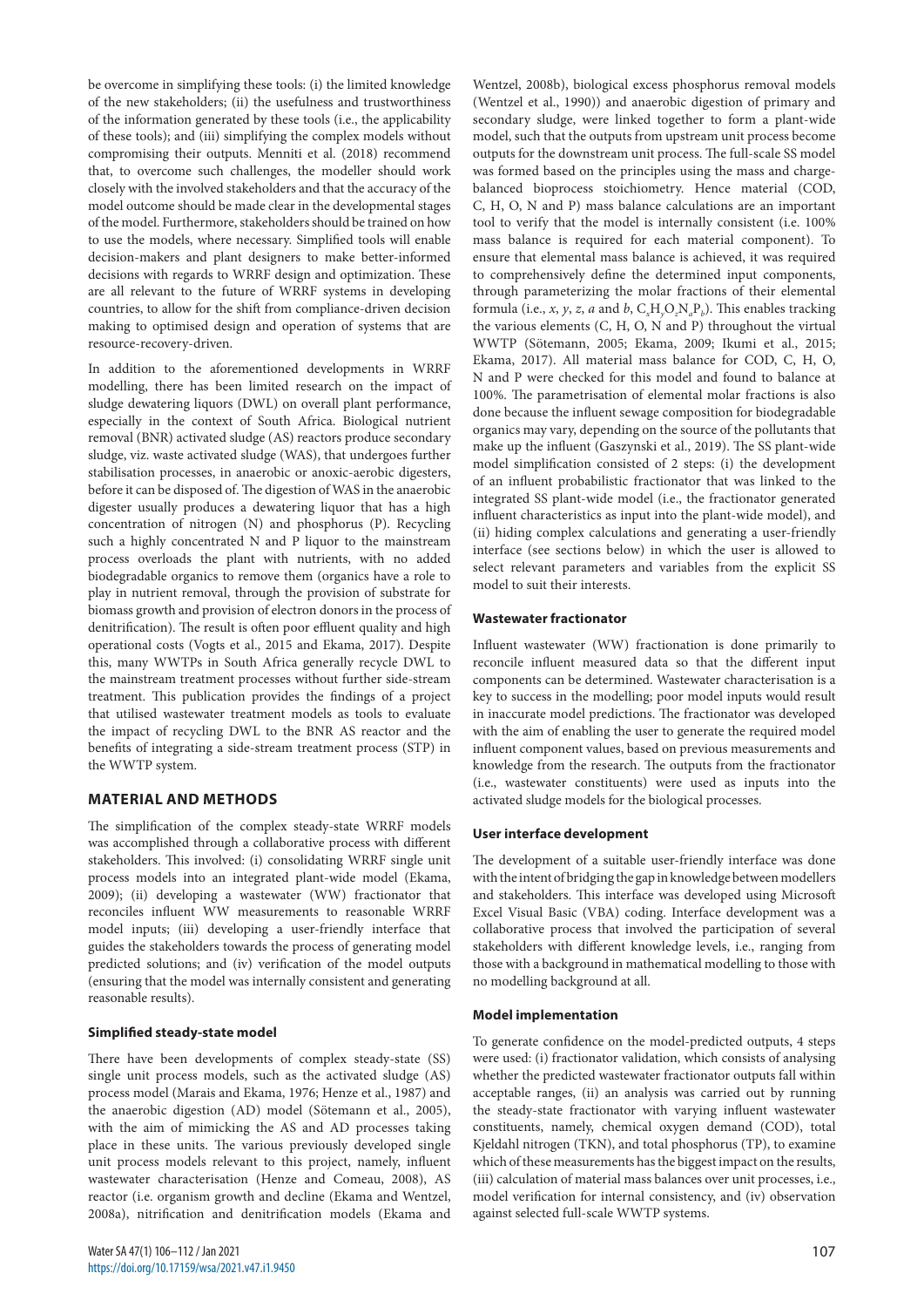#### **Performance indices**

Performance indices are used as a means of evaluating design/ control strategies implemented in WWTPs. The performance indices incorporated in the tool are the effluent quality index (EQI) and the operational cost index (OCI) adopted from the International Water Association (IWA) Benchmark Simulation Modelling (BSM) task group (Jeppsson et al., 2007). Both the EQI and OCI are dependent on the limited predictions of steadystate plant-wide modelling and therefore should only be used as an estimate. The EQI standardises the pollutants discharged by applying weighting factors to each pollutant based on their relative environmental impact. The result is the number of pollutants (in terms of kg) discharged per day. The EQI and OCI formulations provided by De Ketele et al. (2018), based on the previous work by the IWA BSM task group (Jeppsson et al., 2007), are shown in Eq. 1 and Eq. 2, respectively. Since the tool is based on a steadystate model, the actual calculations are done in this case without time steps.

$$
\text{EQI} = (\beta_{\text{TSS}} \cdot \text{TSS} + \beta_{\text{COD}} \cdot \text{COD} + \beta_{\text{FSA}} \cdot \text{FSA} + \beta_{\text{NO}} \cdot \text{NO} + \beta_{\text{OP}} \cdot \text{OP}) \cdot Q_e
$$
 (1)

The β factors for each pollutant in the EQI calculation are shown in Table 1. These factors are directly related to the effluent concentration limits (e.g.  $\beta_{\text{FSA}} = \frac{\text{COD conc}}{\text{FSA conc}} = \frac{30}{2} =$  $\frac{30}{2}$  = 15 ). The β factors give an indication of how harmful pollutants are relative to COD; the larger the β factor, the more harmful the pollutant.

The OCI is a measure of the operational cost of implementing design/control strategies at WRRFs. It is formulated as shown in Eq. 2. For the purposes of this tool, the OCI is limited to energy costs, more specifically aeration energy and methane production.

$$
OCI = (AE \cdot \varepsilon_{\text{aeration}} \cdot 24 - MP \cdot ED_{CH4} \cdot \varepsilon_{CH4 \text{ motor}}).
$$
\n
$$
Energy \text{ cost} / 100 \tag{2}
$$

where: AE is aeration energy (kWh/d),  $ED_{CH4}$  is the energy density of methane (15.42), MP is methane produced (kgCH4/d),  $\varepsilon_{CH4 \text{ motor}}$  is the motor efficiency for CH<sub>4</sub> (40%),  $\varepsilon_{\text{aeration}}$  is blower efficiency for aeration (85%), energy cost is in cents/kWh.

Table 1. Beta weighting factors (adapted from De Ketele et al., 2018)

| Pollutant  | Concentration limit (mg/L) | Default $\beta$ -factor |
|------------|----------------------------|-------------------------|
| <b>COD</b> | 30.00                      |                         |
| <b>FSA</b> | 2.00                       | 15                      |
| OP         | 1.50                       | 20                      |
| <b>NO</b>  | 2.50                       | 12                      |
| TSS        | 30.00                      |                         |

#### **Side-stream treatment**

The mitigation measures, for ensuring that there is a lowered negative impact on the full-scale plant performance due to dewatering liquors, were analysed using two different technologies, namely bio-augmentation batch enhanced (BABE) process and struvite precipitation. The BABE process was deemed to be the suitable solution for South African plants because it is a low-cost method for N removal, and a simple operation allowing for an improved nitrification process in the main plant due to the recycling of nitrifiers from the side-stream treatment. With the challenges in South Africa (and other developing countries) in terms of capital investment and maintenance requirements, it appears the BABE technology may have an advantage compared to other, more complex, options. For P removal, amongst the wide variety of options for side-stream treatment (including conventional coagulation, flocculation and sedimentation using metal-salts for phosphorus chemical precipitation, as well as more complex processes with chemical crystallization in up-flow fluidized bed reactors with dosages of calcium or magnesium in controlled pH conditions and allowing for a high-phosphate recovery in the form of struvite), struvite precipitation was considered for this study. Despite the present South African market value for struvite recovery and application not being as cost-effective, compared with the conventional chemical precipitation solutions, the potential environmental and economic benefits of the application of sub-products, such as struvite, in agriculture/fertilizers and animal food industries and as construction materials, was deemed important for promotion of the required resource recovery. The bio-augmentation batch enhanced (BABE) process is a new lowcost method for N-removal in wastewater treatment. It allows for the removal of ammonia and the improvement of nitrifiers that are returned to the reactor via the recycle. The process consists of combining the sludge dewatering liquor with a fraction of the return AS from the BNR reactor into a nitrifying batch reactor with a short retention time (Fig. 1). To include denitrification, an anoxic tank is added to the process.

During the BABE process the return activated sludge is mixed with the sludge dewatering liquor in a side-stream nitrification/ denitrification reactor. Because of the high concentration of ammonia and high temperature, the growth of nitrifiers is boosted (i.e. there is growth of enhanced nitrifiers). The sludge with the enhanced nitrifiers is then returned to the main reactor. To model this requires some changes to be made in the nitrification equations (Ekama and Wentzel, 2008b) applied in the main reactor. This is because the input for the main reactor is dependent on the output of the side-stream reactor; and the input for the side-stream reactor is dependent on the output of the main reactor. Hence, with the implementation of the side-stream BABE process, the introduction



**Figure 1.** BABE process (adapted from Hommel et al., 2006)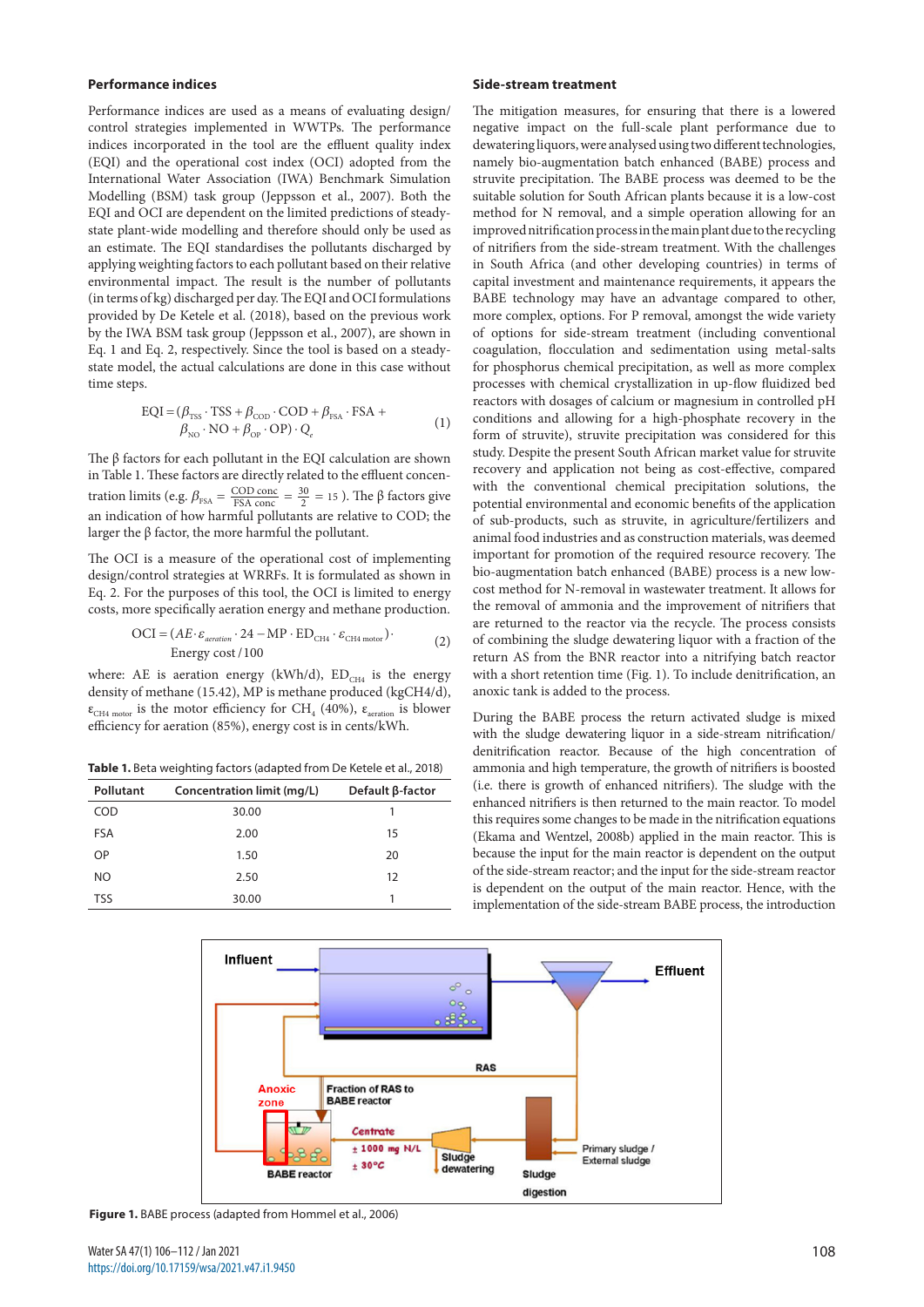of a new term in the nitrification mass balance equation is added (Eq. 3). This term is known as the specific addition rate of nitrifiers  $(k<sub>add</sub>)$ . It accounts for the nitrifiers grown in the side-stream reactor that are recycled back to the mainstream reactor. This  $k_{\text{add}}$  is calculated as the ratio of the concentration of nitrifiers grown to the total concentration of nitrifiers (Salem et al., 2003).

$$
\frac{dX_{BA}}{dt} = \text{growth} - \text{decay} - \text{wasting} + \text{addition} \tag{3}
$$

Equation 3 shows the mass balance equation for the population of nitrifiers in the mainstream reactor, with the term 'addition' referring to the specific growth rate  $k_{add}$ . From the equation, the formulae for minimum SRT, effluent ammonia concentration and other predicted model variables can be derived for steady-state conditions.

Struvite (MgNH<sub>4</sub>PO<sub>4</sub>⋅6H<sub>2</sub>O), is a phosphate mineral that is known to precipitate during the anaerobic digestion of sludge in the presence of magnesium ions (Ikumi and Ekama, 2019). Controlled struvite precipitation in the side stream, containing high concentrations of ammonium and phosphates, helps to reduce the nutrient load on the BNR reactor. Additionally, the struvite crystals precipitated can potentially be used as inorganic fertiliser (Nieminen, 2010).

$$
RMg^{2+} + RNH_4^+ + 6H_2O + ((1 - f) \cdot R)HPO_4^{-} +
$$
  
\n
$$
((1 + f) \cdot R)HCO_3^- + (f \cdot R)H_2PO_4^- \rightarrow
$$
  
\n
$$
6MgNH_4PO_4 \cdot 6H_2O + ((1 + f) \cdot R)H_2CO_3
$$
\n(4)

Provided the ionic product of magnesium, ammonia and phosphate exceed the thermodynamic solubility of struvite, precipitation will occur (Loewenthal et al., 1994). By maintaining pH above 7 and dosing magnesium (if required), struvite precipitates, as shown in Eq. 4. With the number of moles of struvite (*R*) precipitated calculated, the effluent ammonia and ortho-phosphates can be determined.

The recommendation pertaining to the best side-stream treatment option for each plant configuration was made with consideration to both the EQI and OCI using a weighted sum. For the purposes of the plant performance evaluation tool (PPET), the effluent quality index (EQI) was given a higher weight (60%) than the operational cost index (OCI) (40%) because the primary objective of WRRF is to achieve better effluent quality. It is recommended that, for future tool development, penalty costs used in certain areas be added to the OCI costs in order to motivate better practice, through it costs less to meet effluent standards than to save on operational costs while generating poor effluent.

#### **Case studies**

The developed steady-state (SS) simulation tool was used to conduct case studies on three different South African WWTPs (which were part of six pre-selected plants that represented typical South African plants). The aim of these case studies was to evaluate whether there would be an added benefit of incorporating sidestream treatment processes in WWTPs and to determine the most suitable process. For the sake of confidentiality, the names of the plants used have been changed to Plants A, B, and C.

**Table 2.** WWTP unit operations and processes for Plants A, B and C



**Figure 2.** Simplified WWTP layout for Plants A, B and C: BNR AS – biological nutrient removal activated sludge, DWL – dewatering liquor, PS – primary sludge, PS AD – primary sludge anaerobic digester, PST – primary settling tank, RAS – return activated sludge, SST – secondary settling tank, STP – side-stream treatment process, WAS AD – waste activated sludge anaerobic digester

The three different WWTPs that were used for the case studies are Plant A (University of Cape Town, UCT layout), Plant B (3-stage Phoredox layout) and Plant C (JHB layout) (Wentzel et al., 2008). Figure 2 is a simplified version of the WWTP layout showing the unit processes that were included in the developed tool because they are relevant to the research project. Table 2 summarises the general characteristics and unit processes/operations for the selected plants.

Below are the points considered when using the developed tool to virtually replicate the three plants (A, B and C):

- Due to the limitation of the developed tool (i.e., it can only evaluate one module at a time), for Plants A and B which have more than one module, the tool was used to run only for the 40 ML/d module. More details about the plants used in the case studies are summarised below: Plant A consists of 4 modules each having a capacity of 40 ML/d besides Module 4 which has a capacity of 50 ML/d. The primary sludge and waste activated sludge, produced in the four modules, is fed into one anaerobic digester of 12 ML; 50% of the produced DWL is recycled back to Modules 1–3, while the remaining 50% goes to Module 4.
- Plant B consists of 2 modules, the former having a capacity of 45 ML/d and the latter 40 ML/d. The PS and WAS produced from each module are sent into separate anaerobic digesters. The resulting DWL is treated into 2 precipitation tanks where the lime slurry is dosed to increase the pH and precipitate orthophosphate. These tanks are also designed to strip ammonia. The treated DWL is recycled back at the beginning of Module 2.
- Plant C consists of one module, a IHB BNR AS system with a capacity of 9 ML/d. The WAS is anaerobically digested and the resulting DWL recycled back to the mainstream process.

| Unit processes    | <b>Sizes</b>             |                   | Module 1         |         | Module 2 & 3      | Module 4         |                          |
|-------------------|--------------------------|-------------------|------------------|---------|-------------------|------------------|--------------------------|
| Plant             | $\overline{\phantom{a}}$ | <b>Plant A</b>    | <b>Plant B</b>   | Plant C | <b>Plant A</b>    | <b>Plant B</b>   | <b>Plant A</b>           |
| <b>PST</b>        | Diameter (m)             | 25                | $4 \times 22$    | 25      | 25                | $3 \times 25$    | 34                       |
| <b>BNR</b> system | Volume $(m^3)$           | 5940              | $2 \times 19575$ | 5940    | 15 898 each       | $2 \times 19575$ | 21 688                   |
| <b>SST</b>        | Diameter                 | 30                | $4 \times 32$    | 30      | 25                | $4 \times 35$    | 34                       |
| AD unit           | Volume (m <sup>3</sup> ) | $\qquad \qquad -$ | $2 \times 6000$  | 424     | $\qquad \qquad -$ | $2 \times 5380$  | $\overline{\phantom{0}}$ |
| Module capacity   | ML/d                     | 40                | 45               | 9       | 40                | 40               | 50                       |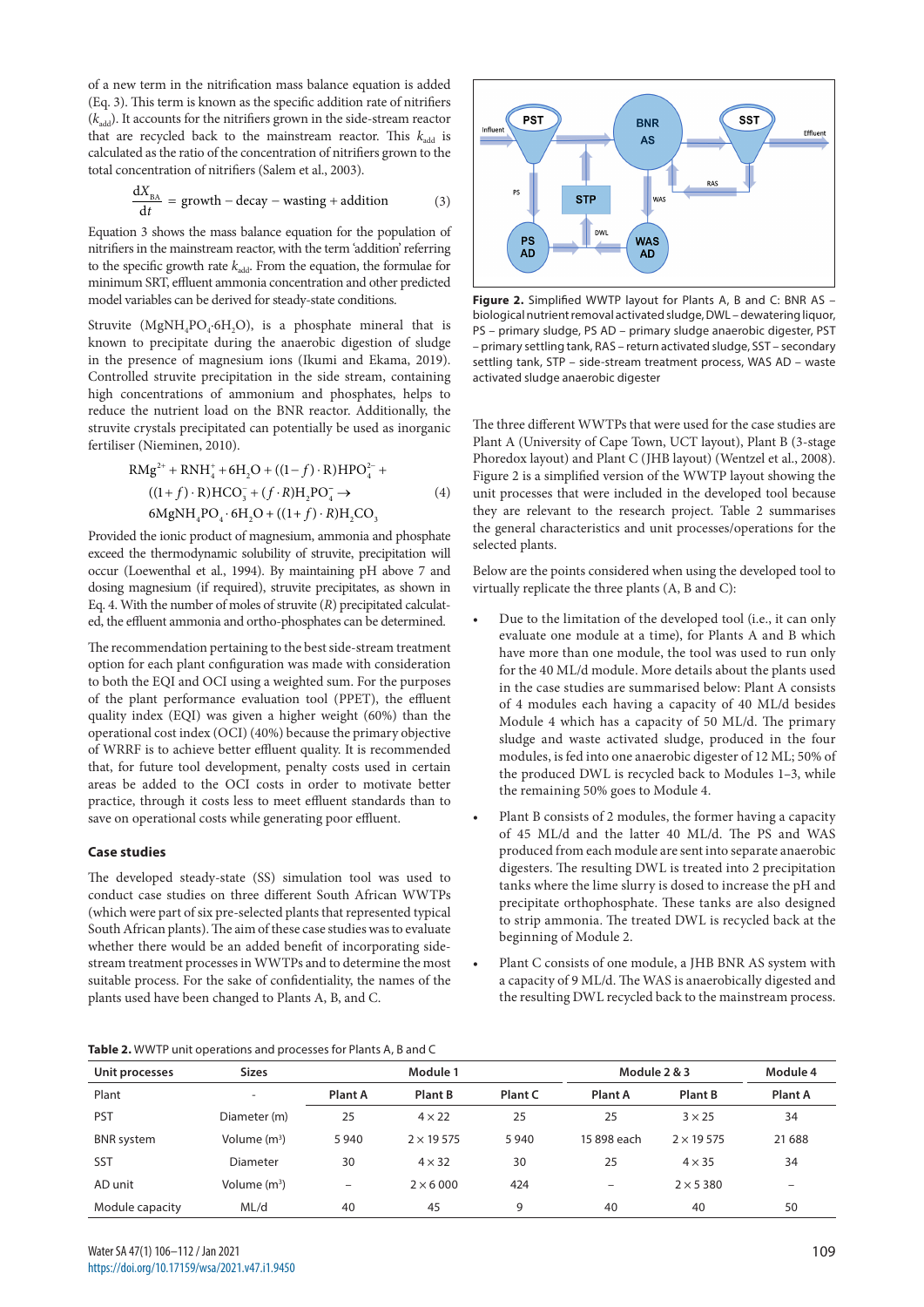#### **Summary: application of the developed tool for case studies**

The SS simulation tool was developed in such a way that the input WWTP information of the selected system (i.e., influent wastewater characteristics, BNR AS configuration, operation and design parameters) directly resulted in the model being tailored to virtually replicate the relevant system processes. However, the developed tool is currently limited to running and analysing only one module at a time. The DWL recycled back from the thickening units was not considered in the side-stream treatment process because they contain an insignificant concentration of N and P compared to that in the DWL from the AD. All plants were assumed not to have any side-stream treatment process. Therefore, different scenarios were evaluated for operating the full-scale system with a percentage of DWL (0% to 100%) being treated before it is recycled back to the mainstream process.

## **RESULTS AND DISCUSSION**

#### **Biological nutrient reactor**

The BABE process results in lowered minimum sludge age required for nitrification (Table 3). The reduction in the sludge age is associated with the fact that the BABE process recycles nitrifiers, produced in the BABE reactor, to the main treatment process. The addition of these nitrifiers in the AS reactor results in an improved nitrification process at a reduced sludge age (Salem et al., 2003), thus lower TKN content in the effluent (i.e., improved nitrification means less ammonium and TKN in the effluent, but total N cannot be reduced unless a specific denitrification section is present). In addition, the peak oxygen demand decreases with the integration of an STP unit. The recycling of the untreated DWL to AS results in increased oxygen demand to cater for nitrification requirements due to the high concentration of N load. The use of struvite precipitation as an STP results in lower nitrification oxygen demand in the parent AS system. This is due to some ammonia being used towards struvite (MgNH<sub>4</sub>PO<sub>4</sub>⋅6H<sub>2</sub>O) in the precipitation process. However, ammonia is usually not the limiting component of the precipitation reaction – the precipitation of struvite usually gets limited by the quantity of magnesium present, with the acceptance

of pH being maintained at a high value of above 7. The BABE process produced the least oxygen demand because it recycles a lower N load compared to the struvite precipitation process.

#### **Anaerobic digestion**

The organically bound N and P nutrients are released in the aqueous phase during the anaerobic digestion (AD) of WAS. Consequently, the resulting DWL is rich in N and P nutrients; and if this liquor is recycled without undergoing further treatment, the plant would be overloaded with nutrients without enough biodegradable organics to facilitate the process of removing them. The BABE and struvite precipitation processes result in lowered N and P nutrients, respectively (Table 4). Following the AD of EBPR WAS that contains high P and metals, the struvite precipitation process, rather than BABE, would be preferred because the BABE process would not be able to remove the excess P that would end up being recycled back to the AS system and may eventually result in poor effluent quality (high P). Otherwise, the option of recycling the P back to the AS system (i.e., after BABE process) may require a dosage of acetate in the anaerobic zone of the AS system to remove the excess P that came with the DWL. However, this is a significant operational cost and may result in increased sludge production (from the growth of PAO biomass), which may, in turn, pose a threat to the capacity of the system (i.e., the design volume and secondary settling tank surface allowed to cater for a specified maximum total solid concentration). If struvite precipitation is used as the STP, then the maintenance of high pH and ensuring the presence of usually limiting components such as magnesium would be necessary for maximum P recovery as struvite.

#### **Effluent quality**

The incorporation of an STP in the WW treatment route improves the effluent quality. Table 5 compares the effluent concentration for different WW constituents for Plants A, B and C with the effluent quality special limit standards adapted from those enforced by the South African Department of Water and Sanitation (National Water Act, No. 36 of 1998, as amended, 2013; RSA, 1998).

**Table 3.** Biological reactor results for Plant A for the option of recycling all (i.e., 100%) of the AD DWL

| Parameter                                | <b>Plant A</b> |             |                 | Plant B |             |          | Plant C |             |          |
|------------------------------------------|----------------|-------------|-----------------|---------|-------------|----------|---------|-------------|----------|
|                                          | No STP         | <b>BABE</b> | <b>Struvite</b> | No STP  | <b>BABE</b> | Struvite | No STP  | <b>BABE</b> | Struvite |
| Minimum sludge age for nitrification (d) | 8.35           | 8.24        | 8.35            | 8.35    | 8.26        | 8.35     | 4.45    | 4.40        | 4.45     |
| Carbonaceous oxygen demand (kgO/d)       | 7459           | 7 459       | 7459            | 9794    | 6 10 2      | 9773     | 873     | 866         | 866      |
| Nitrification oxygen demand (kgO/d)      | 5 3 6 1        | 4832        | 4812            | 4 3 4 7 | 4 1 2 6     | 4 1 6 2  | 675     | 661         | 671      |
| Peak oxygen demand (kgO/d)               | 9812           | 9 5 6 1     | 9552            | 11 730  | 7958        | 11 641   | 1 1 8 9 | 1 176       | 1 181    |

**Table 4.** Dewatering liquor composition (mg/L) of Plants A, B and C for the option of treating 100% of the AD DWL

| Parameter  | <b>Plant A</b> |             |          |       | Plant B     |                 | Plant C |             |          |  |
|------------|----------------|-------------|----------|-------|-------------|-----------------|---------|-------------|----------|--|
|            | AD             | <b>BABE</b> | Struvite | AD    | <b>BABE</b> | <b>Struvite</b> | AD      | <b>BABE</b> | Struvite |  |
| <b>COD</b> | 70.00          | 70.00       | 70.00    | 52.00 | 52.00       | 52.00           | 32.76   | 32.76       | 32.76    |  |
| <b>FSA</b> | 255            | 9.01        | 175      | 287   | 9.01        | 155             | 231     | 9.01        | 180      |  |
| OrthoP     | 162            | 507         | 53.01    | 460   | 349         | 150             | 0.00    | 0.00        | 0.00     |  |

|  | Table 5. Effluent quality (mg/L) for Plants A, B and C (shaded values indicate that the DWS special limits standards have been exceeded) |
|--|------------------------------------------------------------------------------------------------------------------------------------------|
|--|------------------------------------------------------------------------------------------------------------------------------------------|

| Parameter       | <b>Effluent quality</b> | <b>Plant A</b> |             |                 | <b>Plant B</b> |             |                 | Plant C       |             |                 |
|-----------------|-------------------------|----------------|-------------|-----------------|----------------|-------------|-----------------|---------------|-------------|-----------------|
|                 |                         | <b>No STP</b>  | <b>BABE</b> | <b>Struvite</b> | <b>No STP</b>  | <b>BABE</b> | <b>Struvite</b> | <b>No STP</b> | <b>BABE</b> | <b>Struvite</b> |
| <b>COD</b>      | 30.00                   | 70.00          | 70.00       | 70.00           | 52.00          | 52.00       | 52.00           | 32.76         | 32.76       | 32.76           |
| Ammonia         | 2.00                    | 2.20           | 2.20        | 2.20            | 2.20           | 2.10        | 2.20            | 0.60          | 0.60        | 0.60            |
| NO <sub>3</sub> | l.50                    | 5.19           | 4.76        | 4.75            | 6.14           | 6.72        | 6.79            | 5.49          | 6.08        | 6.17            |
| PO <sub>4</sub> | 2.50                    | 0.89           | 1.16        | 0.91            | 12.17          | 8.91        | 6.74            | 1.13          | 1.43        | 1.43            |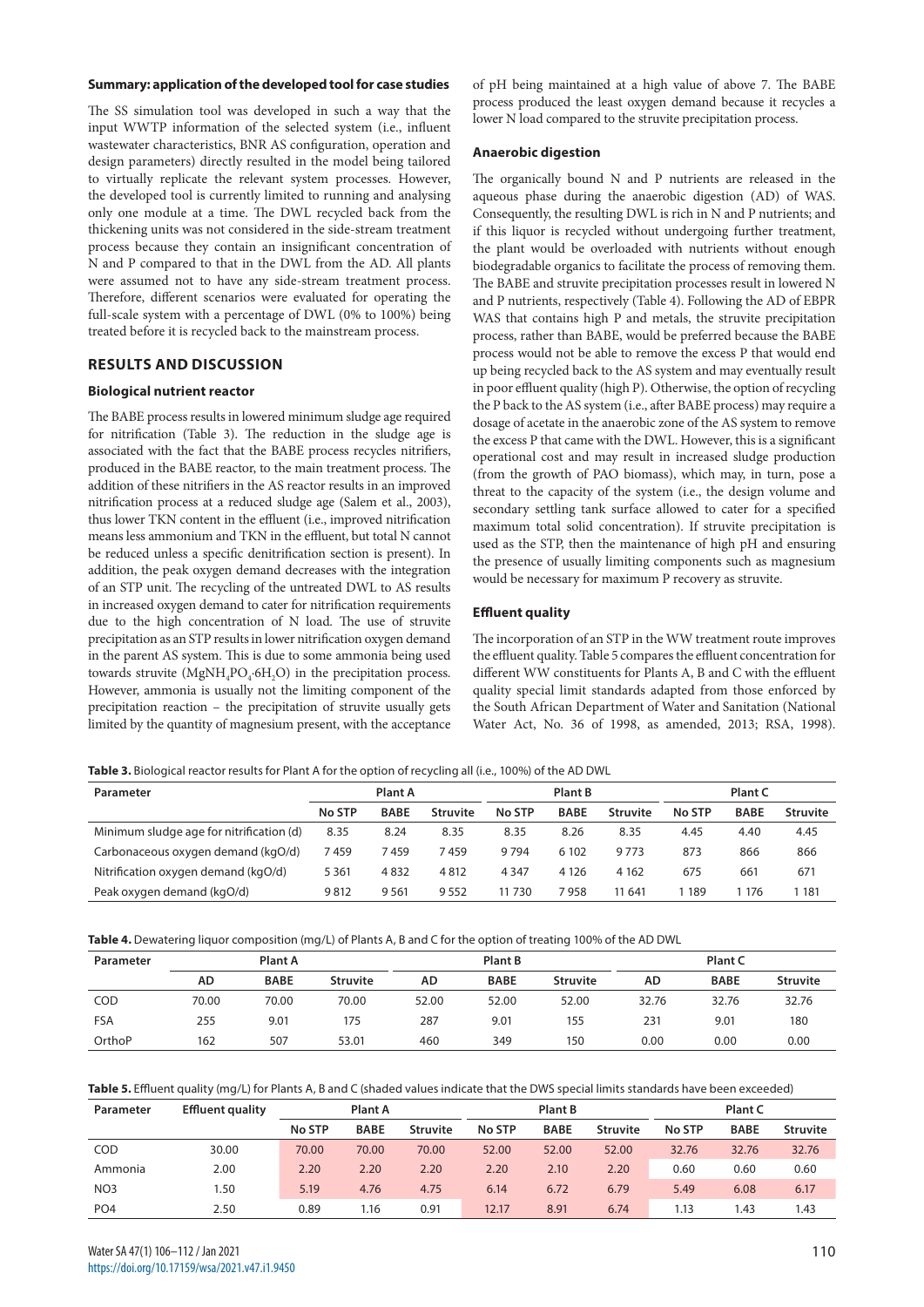The values highlighted are those where the special limit standards are exceeded. The marginal increase in the effluent  $PO<sub>4</sub>$  (Plants A and C) and  $NO<sub>3</sub>$  concentrations (Plants B and C) is due to dilution effects (i.e., the hydraulic retention time is decreased with increased flows to the influent with the recycling of dewatering liquors back to the AS system). Figures 3 to 5 further elaborate on the benefits of integrating STP in the WW treatment layout, with respect to effluent quality and operational cost.

#### **Plant performance**

Both the EQI and OCI decrease with an increase in the percentage of DWL treated in the STP (see Figs 3–5). The EQI varies with respect to STP use for the plants under consideration, i.e., for Plants A and B, the struvite precipitation achieves lower EQI for the percentage of 40% and above of treated DWL; however, for Plant C, the BABE process achieves a lower EQI. The BABE process achieves lower OCI than the struvite precipitation process, because the former process uses the same quantity of oxygen in the breakdown of ammonia (conversion to nitrates) from the dewatering liquor, and further oxygen for the endogenous process for biomass added to the BABE process from the AS system. On the other hand, struvite precipitation uses ammonia directly (from aqueous NH<sub>4</sub> to solid-phase struvite, MgNH<sub>4</sub>PO<sub>4</sub>⋅6H<sub>2</sub>O) without imposing a significant increase in aeration energy requirements.



**Figure 3.** EQI and OCI variation with the percentage of DWL treated for Plant A







**Figure 5.** EQI and OCI variation with the percentage of DWL treated for Plant C